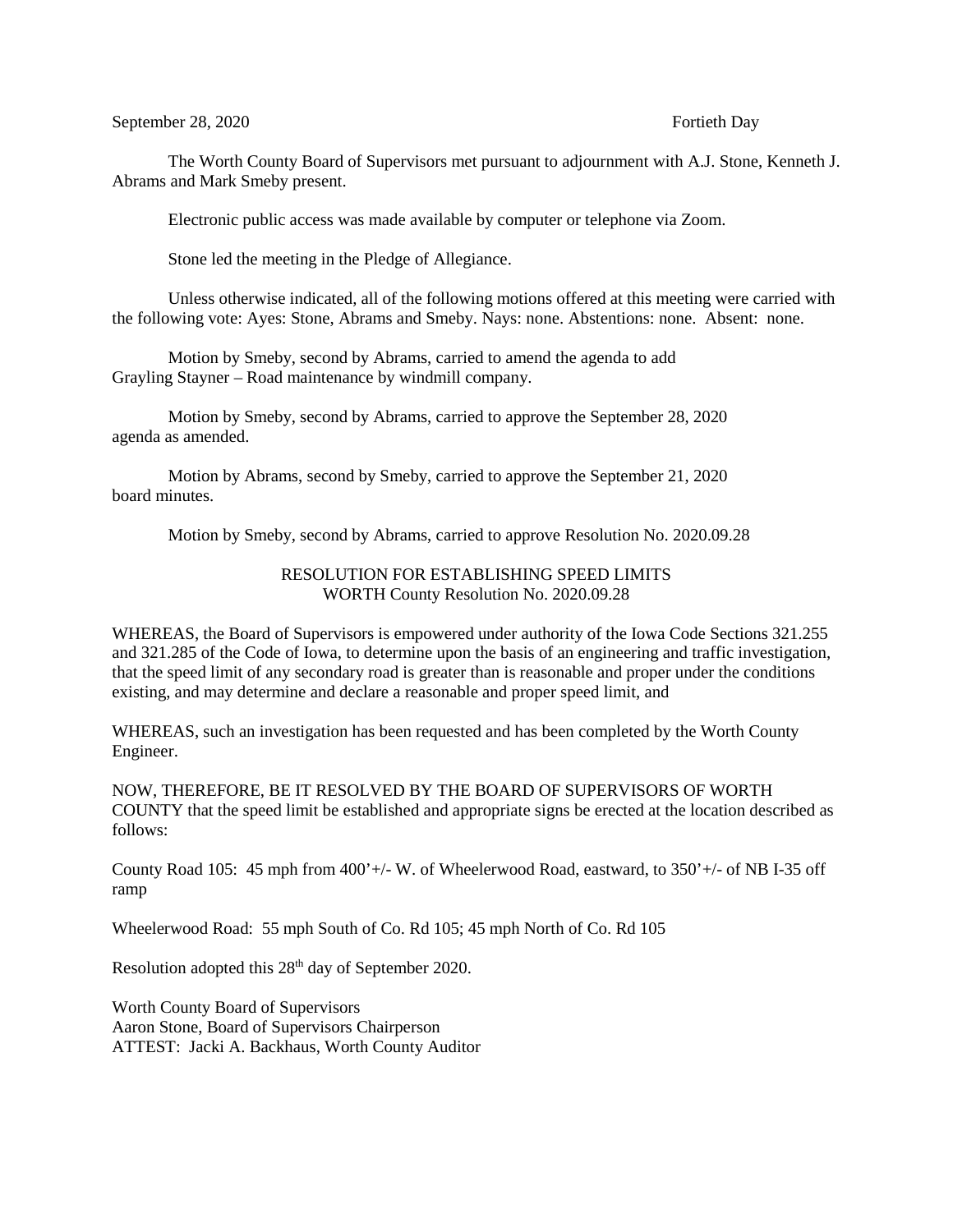Motion by Smeby, second by Abrams, carried to approve the following claims in the amount of \$139,939.10, as per the following schedule:

| AT&T                             | Service-911  | 39.00     |
|----------------------------------|--------------|-----------|
| Advanced Drainage Sys Inc        | Supplies-Eng | 397.08    |
| Agvantage Fs Inc                 | Fuel-Eng     | 95.06     |
| Albert Lea Newspapers Inc        | Service-Shf  | 227.33    |
| Albert Lea Seed House Inc        | Supplies-Con | 1,004.00  |
| <b>Alliant Energy</b>            | Service-Eng  | 1,330.28  |
| Ameripride Services Inc          | Service-Eng  | 253.34    |
| <b>Austin Office Products</b>    | Supplies-Shf | 27.99     |
| <b>Bcn</b> Telecom               | Service-Gsr  | 87.97     |
| Berge Oil Company                | Fuel-Eng     | 23,297.37 |
| <b>Bmc Aggregates Llc</b>        | Rock-Eng     | 88.03     |
| <b>Bob Barker Company Inc</b>    | Supplies-Shf | 204.33    |
| Bomgaars Supply, Inc             | Supplies-Con | 74.98     |
| <b>Brian Lund</b>                | Service-Gsr  | 480.00    |
| C J Cooper & Associates Inc      | Service-Eng  | 70.00     |
| Candila Schickel                 | Service-Chm  | 180.50    |
| Cemstone Concrete Materials, Llc | Supplies-Eng | 7,083.50  |
| <b>Central Ia Detention</b>      | Service-Juj  | 1,818.00  |
| Central Lock & Key Inc           | Service-Eng  | 80.00     |
| Centurylink                      | Service-911  | 358.08    |
| City Of Fertile                  | Service-Eng  | 80.52     |
| Com-Tec Land Mobile Radio        | Service-Shf  | 472.50    |
| <b>Country Girl Signs</b>        | Service-Shf  | 115.00    |
| <b>Culligan Of Mason City</b>    | Service-Con  | 123.22    |
| $D & L$ Equipment                | Equip-Con    | 16,102.08 |
| Dana Young                       | Service-Mex  | 100.00    |
| Eilertson Repair                 | Service-Con  | 818.06    |
| Electric Pump Inc                | Service-Wwt  | 1,450.00  |
| Falkstone Llc                    | Rock-Con     | 5,030.07  |
| <b>Fallgatter's Market Inc</b>   | Supplies-Shf | 724.56    |
| <b>Five Star Cooperative</b>     | Supplies-Eng | 166.05    |
| Fleetpride                       | Parts-Eng    | 2,458.02  |
| Greve Law Office                 | Copies-Aty   | 240.50    |
| <b>Heartland Asphalt Inc</b>     | Supplies-Eng | 6,637.66  |
| <b>Heartland Paper Company</b>   | Supplies-Gsr | 279.22    |
| <b>Heartland Power Coop</b>      | Service-Wwt  | 3,351.20  |
| Hovey's Lawn & Garden            | Service-Con  | 4,805.00  |
| Ia Dept Of Revenue               | Edu-Asr      | 30.00     |
| Ia State Assn Of Assessors       | Edu-Asr      | 250.00    |
| Iaccvso                          | Dues-Vaf     | 50.00     |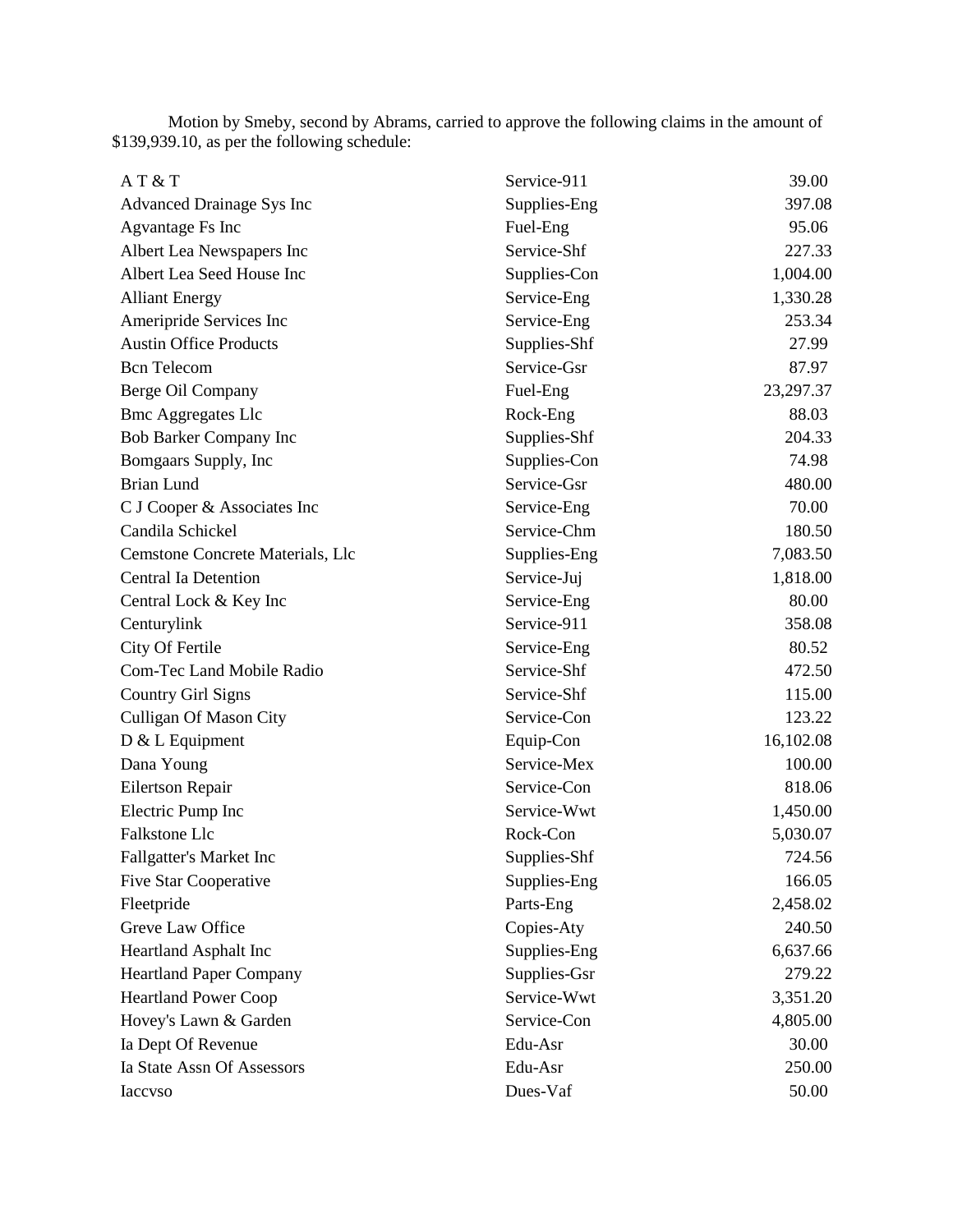| Icap                                    | Service-Ins       | 437.00    |
|-----------------------------------------|-------------------|-----------|
| <b>Injectech Diesel Service</b>         | Service-Con       | 80.00     |
| Ip Pathways                             | Service-Dap       | 620.20    |
| Jacki Backhaus                          | Reimb-Aud         | 110.00    |
| Jessica Reverson                        | Reimb-Phd         | 50.00     |
| John Deere Financial                    | Supplies          | 252.02    |
| <b>Johnson Vinyl Graphics</b>           | Supplies-Shf      | 55.00     |
| Kelly Hardware                          | Supplies-Con      | 276.98    |
| Kriss Premium Products Inc              | Supplies-Gsr      | 24.23     |
| Kruger Electric Llc                     | Supplies-Sdp      | 124.39    |
| <b>Lawson Products Inc</b>              | Supplies-Eng      | 809.72    |
| Lexisnexis                              | Srevicfe-Aty      | 171.00    |
| Mail Services Llc                       | Supplies-Trs      | 556.91    |
| <b>Manly Junction Signal</b>            | Service-Sup       | 376.79    |
| Marco Technologies Llc                  | Service-Dap & Asr | 726.51    |
| Martin Marietta Materials Inc           | Rock-Eng          | 2,412.79  |
| Matt Parrott/Storey Kenworthy           | Supplies-Aud      | 1,435.92  |
| Medline Industries Inc.                 | Supplies-Phd      | 103.96    |
| Mercyone North Iowa Occupational Health | Service-Eng       | 60.00     |
| <b>Midwest Technology Services</b>      | Supplies-Dap      | 237.00    |
| Motorola Solutions Inc                  | Supplies-911      | 1,100.00  |
| <b>Myron Corp</b>                       | Supplies-Vaf      | 849.01    |
| Niacog                                  | Service-Tra       | 1,054.32  |
| No Wait Inside, Llc                     | Service-Dap       | 32.55     |
| Northwood Anchor Inc                    | Service-Phd       | 1,718.54  |
| Northwood Chiropractic, Pc              | Service-Shf       | 65.00     |
| Northwood Dental Associates             | Service-Shf       | 294.00    |
| Northwood Sanitation Llc                | Service-Eng       | 130.00    |
| Nuss Truck & Equipment Inc              | Parts-Eng         | 253.37    |
| Pathology Assoc Of Mason City           | Service-Mex       | 250.00    |
| Peopleservice Inc                       | Service-Wat & Wwt | 16,389.00 |
| <b>Pinnacle Quality Insight</b>         | Service-Phd       | 154.50    |
| <b>Pitney Bowes Global</b>              | Service-Dap       | 402.99    |
| Plunkett's Pest Control Inc             | Service-Gsr       | 258.00    |
| <b>Purchase Power</b>                   | Postage-Trs       | 3,101.96  |
| <b>Quill Corporation</b>                | Supplies-Phd      | 25.19     |
| Reinhart Food Service Llc               | Supplies-Shf      | 799.98    |
| Rognes Bros Excavating Inc              | Service-Eng       | 1,635.00  |
| <b>Staples Credit Plan</b>              | Supplies          | 180.21    |
| <b>State Hygienic Laboratory</b>        | Service-San       | 280.00    |
| <b>Trading Post</b>                     | Parts-Eng         | 56.95     |
| Vanguard Appraisals Inc                 | Service-Asr       | 600.00    |
| Ver Helst Snyder Drug                   | Supplies-Shf      | 376.56    |